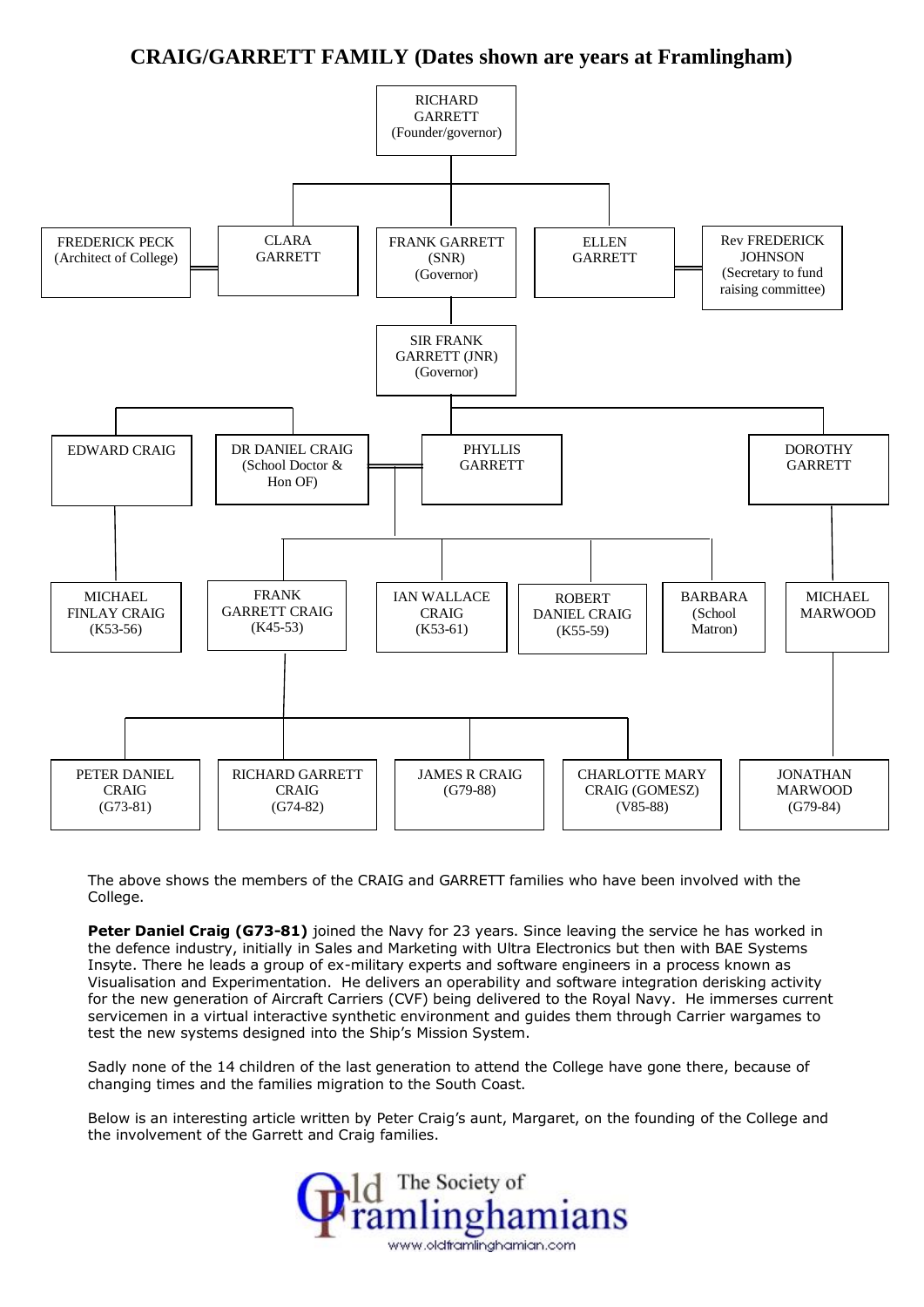# **Framlingham College**

Framlingham College was Suffolk's memorial to Prince Albert, the husband of Queen Victoria, who died on 14<sup>th</sup> December 1861 in the forty third year of his age. As John Booth says in his history of the first 60 years of Framlingham College (published by the Society of Old Framlinghamians 1925) "the whole nation paid tribute to the zeal and tact with which the Prince had discharged the duties of an exalted and difficult office; to his influence on domestic and European politics; to his fruitful endeavours in the cause of public education, the arts and sciences… to his encouragement of manufactures and industry through the means of the Great Exhibition of 1851 and in many other ways". Indeed the nation's tribute to the Prince, the Albert Memorial in South Kensington, has engraved on it the words Manufacture, Architecture, Commerce and Agriculture. John Booth's history is expanded by Leslie ("Bob") Gillett's manuscript history of the founding of the college, completed and given to the school library shortly before his death in 2002.

Albert's interest in putting Britain on the map was reflected in his sponsoring of the Great Exhibition. Inspired by the Paris Exhibition of 1849, he was greatly encouraged by a civil servant of wide interests named Henry Cole, and by Joseph Paxton the architect of the Crystal Palace where the exhibition was held. The profits from the Great Exhibition, which was held from May to October of 1851, some £186,000, were to be put towards education and from this emerged the South Kensington complex of museums and educational establishments – the Victoria and Albert Museum, the Science Museum, the Natural History Museum, Imperial College, the Royal College of Music and the Royal School of Needlework.

Richard Garrett was an important supporter and contributor to the Great Exhibition. There is no evidence that he met Prince Albert but he was probably a great admirer of his ideas. Certainly the contacts he made during the course of the exhibition were to have a great influence on the future direction of Leiston Works as is described elsewhere. A second exhibition also sponsored by Richard took place in 1862 but this was not so successful as first due in part to Albert's illness and death. (The College turret clock, a gift of Frederick Peck, the architect was exhibited here.)

Many towns and counties put up memorials to the prince even though he was not universally popular. Suffolk chose to establish a school or college for middle class boys, at first known as the Albert Middle Class College – to be a college and school, independent and self contained, to aim for learning and fellowship. There are early references to a "scientific college" supporting training for agriculture and manufacture as opposed to concentrating on classics and the arts, as was more common in the older established "public schools". It is interesting to see the use of the term middle class, referring to those people whose station in life fell somewhere between poverty and affluence, in particular in Suffolk the farming community. The college seal of October 20<sup>th</sup> 1865 refers to the Seal of the Albert Middle Class College in Suffolk 1864, there being no reference to Framlingham or its inhabitants.

There were already several schools in Framlingham – Hitchams was opened, probably on the Market Hill, in 1695 for 40 boys; Thomas Mills opened a school in 1750, probably in Brook Lane, for 20 children including girls. There were, however, a number of possible reasons why Framlingham was chosen to be the site for the school: Pembroke College, Cambridge, held land in Framlingham, Debenham, Levington and Coggeshall inherited from the estate of Sir Robert Hitcham, and a suitable position was pinpointed on the hill overlooking the town. At the beginning there was some opposition from the town – the school was not primarily for Framlingham boys (it was a "Suffolk" school); people complained that footpaths that had been open for centuries would be blocked off. It was however pointed out that the economic advantages of the college community to local tradesmen would be considerable. Another possible reason for the choice was that the railway had come to Framlingham in 1859 so communication with other areas including London was relatively easy. There were already grammar schools at Ipswich, Woodbridge, Eye and Beccles so there was a large area in the middle of the county which was not served by a suitable school.

#### A statement from the founders declared:

"The object of the founders is to provide for the middle classes at a moderate cost a practical training which shall prepare pupils for the active duties of agricultural, manufacturing and commercial life."

A second declaration was fuller:

"…To furnish to the middle classes in Suffolk, the means of obtaining such an education for their sons as shall place them for all practical purposes in such a position with the upper and lower classes as will fit them for the society in which it will be their lot to live.

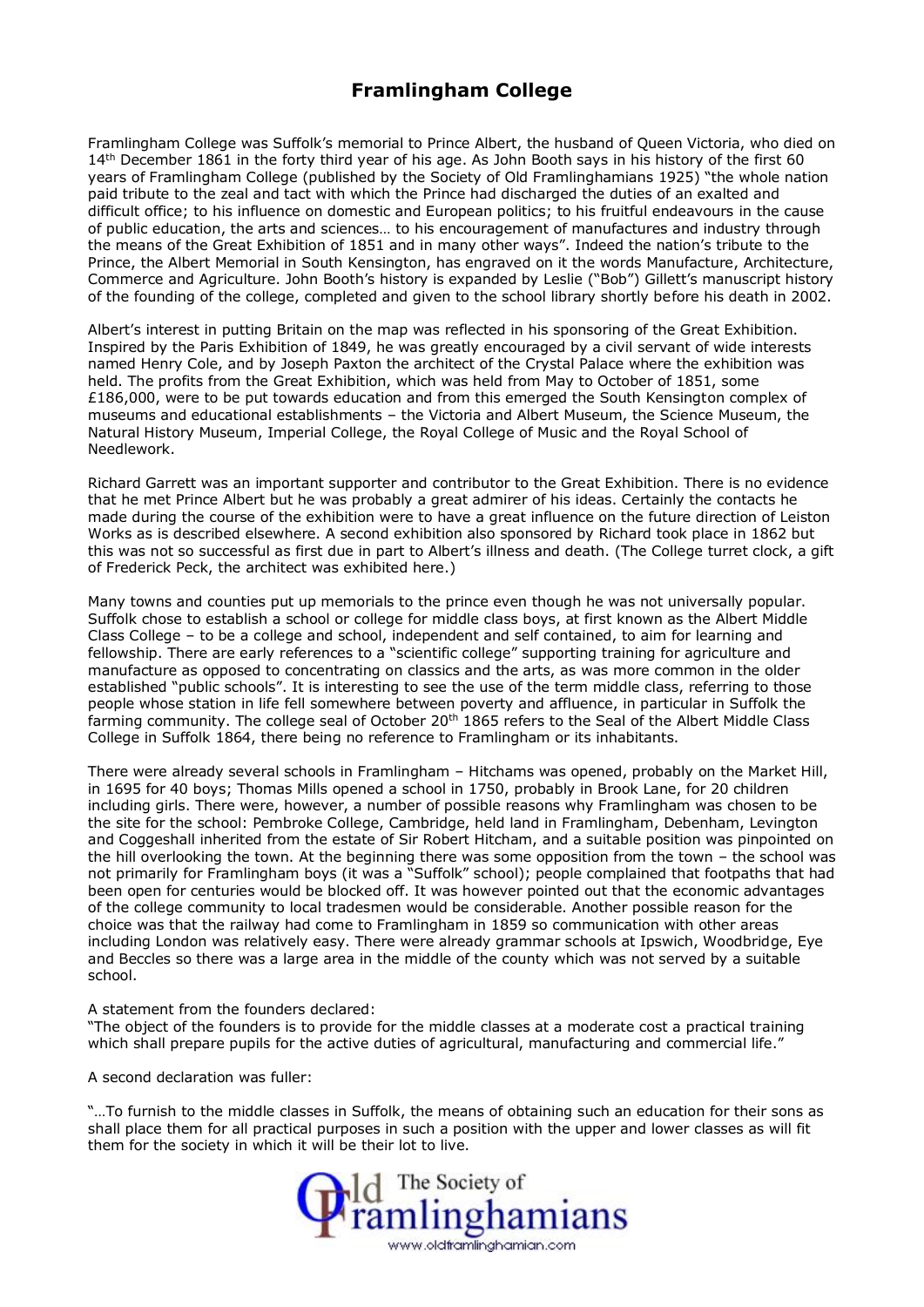It has long been a recognised fact that the middle classes have not within their reach so good an opportunity of obtaining an education suitable to their condition as any other class. The establishments of the upper classes are beyond their means, and the subjects taught in them are not of such nature as to suit the Pupils for the activity and reality of a business life, while those of the lower classes are neither varied nor sufficiently advanced in their instruction to form good farmers and practical men. The present Institution has, therefore, been founded to supply this want. The terms are moderate – Greek and advanced Latin, unless taught be special arrangement are excluded – other subjects of a practical nature are introduced – such as Modern Languages, Mechanical Drawing, Surveying, etc…The teachers of Modern Languages are natives of those countries in whose grammar and literature they profess to instruct their pupils."

This very modern approach to education shows up what the establishments of the upper classes were offered and what their Founders considered suitable for approaching the activity of a business life, far from the reality of everyday commerce, manufacturing, and agriculture.

Richard Garrett himself had very little formal education, (as did his brother Newson), and yet he obviously was highly self educated to the extent that he was an early member of the Royal Agricultural Society of England and consultant to its founders, and he became a member of the Institutes of both Civil and Mechanical Engineers. He saw education as a very real need for getting on in the world and although he could not afford to send his older sons to a public school, the two younger ones, Henry and Frank, both went to Rugby School which was run on the lines laid down by the famous headmaster, Dr. Thomas Arnold (Head 1827-1841). Arnold demanded that his pupils receive quality teaching on three particular planes: Religious and Moral principles, Gentlemanly conduct and Intellectual ability, in that order. Richard with his aspirations to move up the social scale would have approved of these aims, and would also have recognised that a practical education rather than one based on Latin and Greek would enable a boy to get on in the modern world. Frank and his son Frank Junior spent some years working in Germany and learnt the language, an important tool if a successful export business was to be built up.

No public money for the founding of the school was forthcoming from government or other national sources and the founders had to make every effort to persuade local people to contribute to the fund. Following a meeting held at Ipswich Railway station, on 22<sup>nd</sup> February 1862 there was a note in the Ipswich Journal asking for support for a requisition or petition. Signatures were to be sent to Richard Garrett of Carlton Hall, C. Welton of Wickham and S.C. Goodwyn of Coveheithe, Wangford a kinsman of Richard.

Richard Garrett wrote a circular letter requesting the setting up of an effective agency for collecting subscriptions throughout the county. A copy of this hangs on the wall in the Headteacher's study at Framlingham College:

PRINCE ALBERT MEMORIAL FOR SUFFOLK ALBERT MIDDLE CLASS SCHOOL AND COLLEGE

Richard Garrett Esq Carlton Hall Saxmundham Hon Sec.

Sir,

The patrons and committee would be glad to have, throughout the District, an effective agency for collecting subscriptions to the Memorial School and College.

The Chairmen of the Boards of Guardians have been requested to be good enough to ask the Guardian, or some other person in each parish, to undertake this duty, in conjunction with the Clergyman, Church Wardens and such other gentlemen as may be willing to further this patriotic object.

May we beg the favour of your kind co-operation in forming such a parish committee and promoting its active working.,

### **So that every person able to contribute may be earnestly canvassed.**

The Institution is designed to afford a practical education at a small cost, adapted to the wants of the Middle Class and calculated to be of the utmost advantage to young men destined for agriculture or business generally. It will be in connection with the Church of England, certain exemptions however being granted to the children of Dissenters.

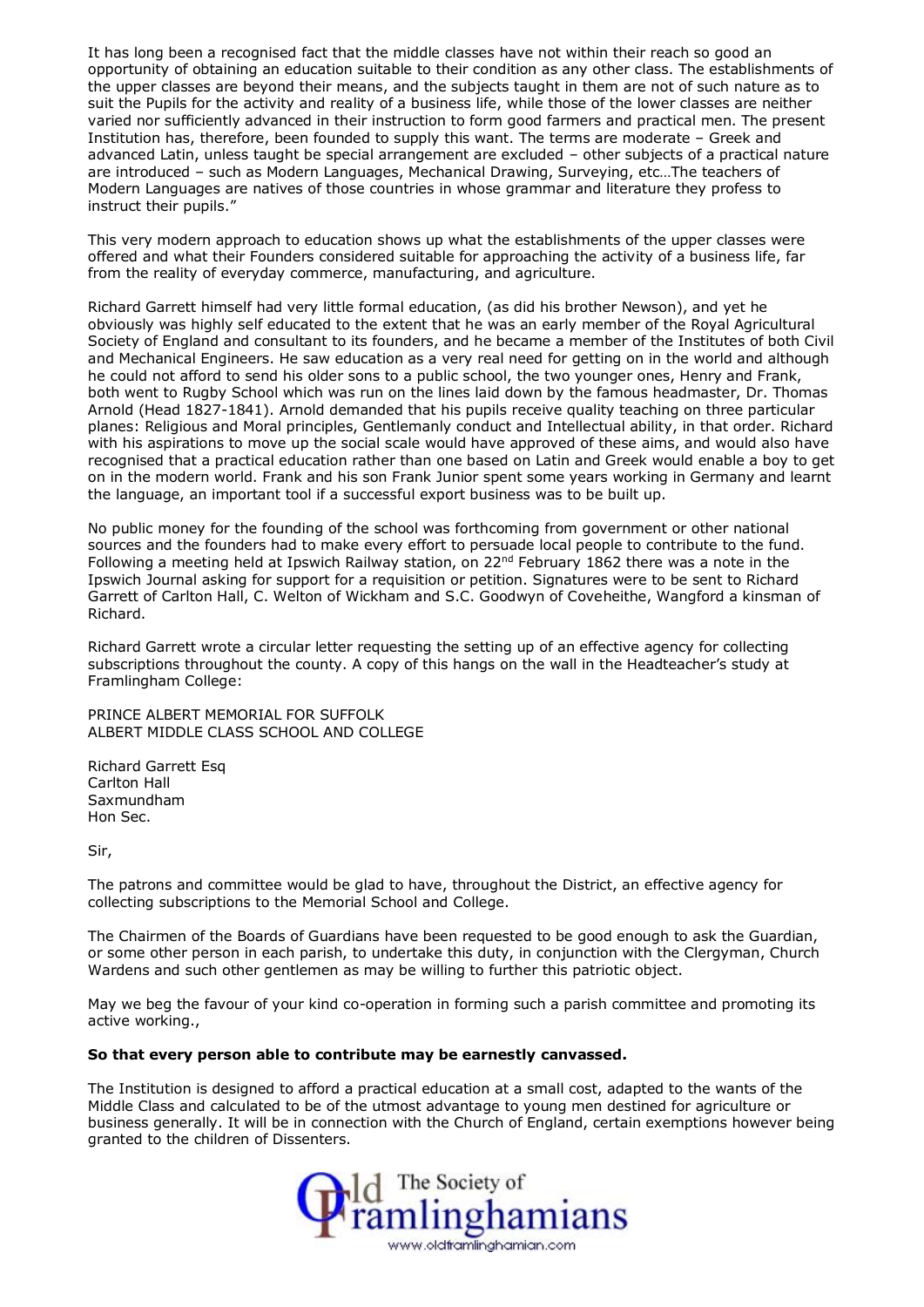For particulars allow me to refer you to the Ipswich papers of March  $22^{nd}$ , for the county meeting and April 5<sup>th</sup> for the first committee meeting.

I am Sir,

Yours obediently

Richard Garrett Hon. Secretary

Carlton Hall, Saxmundham April 1862

Nevertheless it was not an easy task to convince the yeomen of Suffolk that a fitting memorial to Prince Albert should be a school. It fell to the Reverend F.A. Johnson, Rector of Stratford St. Andrew, who was secretary to the Founders and son in law of Richard Garrett to write a pamphlet showing how close the project would have been to the heart of Albert and also what benefits it would bring to the county.

Only two examples of the booklet now exist though there were two editions, the first being published after the Ipswich Town Hall Meeting on March  $18<sup>th</sup> 1862$  and before the appointment of Framlingham's first headmaster, the Rev. A.C. Daymond, July 1864. It is the only source for the assertion that the first idea of combining a memorial to Prince Albert with an educational establishment came from Lady Kerrison:

"…To trace the first nascent idea of any institution is as interesting as to watch its development. In this case we believe there had long been in the mind of Sir Edward Kerrison a desire to see certain trust funds in this County applied to educational uses according to the original intention of the legacy. It occurred to a noble lady that this might perhaps at this junction be done in concert with a memorial to the lamented Prince Consort. The idea once started was heartily adapted and action taken with a promptitude which promised well for the future."

It was asserted in the pamphlet that the original idea was to educate young men in the physical sciences after they had completed their school education, but that it was realised that there would not be enough such students to make the college viable. Johnson examines Prince Albert's view of the relations between the different classes of society of which one layer under the blessing of 'Divine Providence' enjoyed 'station, wealth and education'. Such people should by their wise leadership and advice encourage men to help themselves. Albert recognised that there had been a gratifying increase in the number of schools since 1800, but considered that the course of instruction was inadequate and included "scarcely anything which has a direct bearing on the business of life." He considered that it belonged more to the 13<sup>th</sup> century than the 19th and that England should endeavour to emulate the schools being set up in Germany and France to encourage instruction in physical and mechanical sciences which would be of more use to boys growing up in an increasingly industrial world.

" It is universally agreed," claims the Rev. Johnson, "that education must be confined to those subjects which are most practically useful to the class for whom benefit is intended - a class comprising hundreds of young men on whom the future of the county depends". The results would be observable, in commerce, in agriculture and in the general spread of intelligence.

His conclusion runs thus: "We trust it will appear that the proposed College in Suffolk will meet a great and acknowledged need. It will testify to the high honour in which the memory of the departed Prince is held and also carry out the plans of his Royal Highness ....In fact we become his executors and bring into effect his purposes, not indeed as signified by the last will and testament, but by the whole course of his beneficial life and labours."

(David Pitcher OF Magazine vol 25 no 1 spring 2002

Railway station meeting 23 March 1863)

It is clear from the list of subscribers to the founding of the school that the appeal was heard and widely supported throughout the county and the Garrett family figure prominently amongst names of the lords, ladies and gentlemen who contributed. Top of the list are Sir Edward Kerrison Bart, of Brome Hall £2,500, Sir Thomas Lucas Bart, of Lowestoft and Lambeth, £1,500 and William Goldsmith of Surrey and London £900. Amongst those contributing £500 each are included Abraham Garrett of Glemham Hall (Abraham Garrett never owned Glemham Hall but apparently rented it for a year - to enable himself to be so styled? It is not clear), a cousin of Richard; Richard Garrett and his family of Carlton Hall; Mrs. Richard

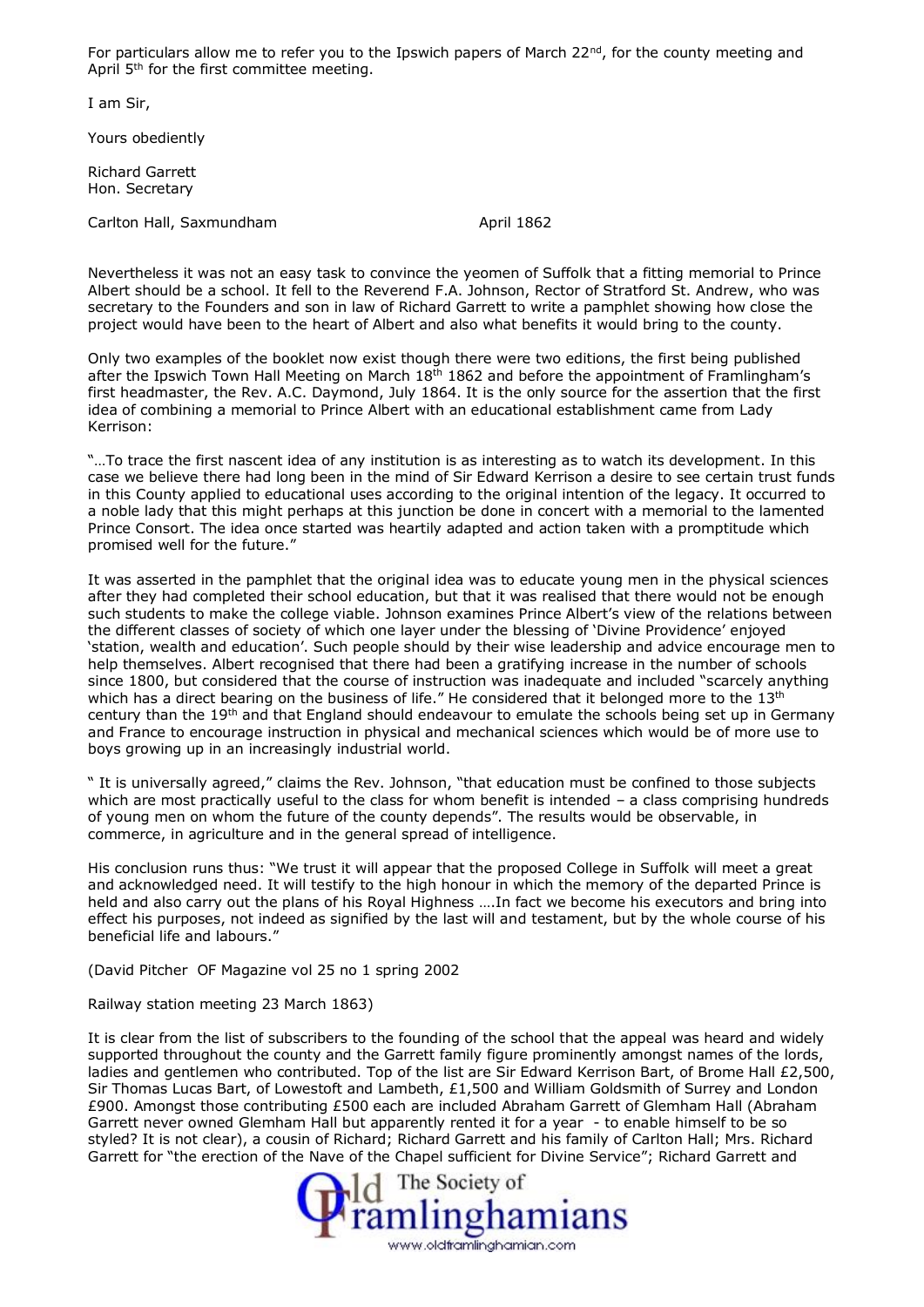Sons, of Leiston ironworks: the Lodge and Entrance gates. Thomas William Grimwood of Woodbridge, husband of Richard's daughter Betsy Maria also contributed.

On the 30<sup>th</sup> July 1864 the charter was granted to the Albert Middle Class College of Suffolk. Amongst the governors were Richard Garrett, Abraham Garrett and George Gayford (Gayford was the maiden name of Richard's mother in law).

John Booth again:" In all the preliminary labours Richard Garrett was untiring, and in addition to conducting a heavy correspondence he never ceased to advocate the aims of the School in speeches at meetings and in communications to the Press. In February 1865, shortly before the opening, he wrote of the School:

"It has been erected from the designs of the most approved among a number of competitive architects at a cost which, together with the furniture and fittings, will amount to at least twenty-five thousand pounds. Its situation in the immediate neighbourhood of the old town of Framlingham is healthful, pleasant and picturesque, and invested with great historic interest. Its grounds are fifteen acres in extent and every precaution that science can suggest has been taken to render the building, if possible, fireproof, or in the case of such a calamity as fire to furnish the means of speedily extinguishing it."

The architect in question was Frederick Peck, who married Richard's daughter Clara and was thus his son in law. Peck is named in the list of contributors as having also presented the college with "the Clock and Bell, estimated at £170".

The dangers of fire would have been well known to Richard, working as he did in an industry which relied heavily on a foundry and he later presented the town of Leiston with its first fire engine.

The crest of the College is surmounted by a carving of the head of the Suffolk Punch horse. One of Richard's interests was a determination that the breed should survive and he and his eldest son, Richard, spent a lot of money and energy to ensure that they should do so. The Suffolk Punch with the Redpoll Cow and the Suffolk sheep are enduring symbols commemorating the agricultural heritage of the county of Suffolk.

The school was opened without ceremony on Monday, April 10 1865, the head, the Rev. Daymond, who had been in residence for some time, and Garrett being present. On that day one hundred and forty five boys presented themselves and these were followed a week later by one hundred and twenty three more, making two hundred and sixty eight in total, filling all the available accommodation. All but 35 were from Suffolk. They were all boarders and no day boys were admitted for the first 10 years, virtually excluding those from the town, the school being basically for the sons of farmers. The opening was celebrated with a peal of the bells from Framlingham parish church and display of flags. In the evening, the Ipswich Journal records, some forty gentlemen sat down to a "public" tea in the Crown Inn.

### See Booth page 23

There is a picture of Frederick Peck's design for the school 1865 (From the Architect's water colour drawing)

The campaign to establish the school came at a difficult period in Richard's life. Having retired to St. Johns' Wood in London, leaving the Works in the hands of his three sons, he had had to return when the two eldest fell out with each other, and take over the reins of the company again. It cannot have been an easy time and indeed he fell ill and died in 1866, only a few months after the opening of the school.

Richard's younger brother, Newson and his family were also supporters of the school. There being no room for him at Leiston Works Newson had more connection with Aldeburgh, being the first mayor of the borough and a major benefactor of the town. Having acquired a corn and coal business at Snape Bridge he began malting in 1854 and built Snape Maltings. He and Richard married sisters, Elizabeth and Louisa Dunnell whose family came from Dunwich. Two of his daughters became famous: Elizabeth Garrett Anderson, the first woman in Britain to become a doctor and Millicent Fawcett, who was a great campaigner for women's education and for women's suffrage.

At least five members of the Garrett family have been governors of the school (Richard, James Skelton Anderson, husband of Elizabeth, Frank Senior and Frank Junior, and George). Between 1867 and 1894 the chairman of the Governors at the annual Speech day is listed almost invariably as being a member of Suffolk's aristocracy. For fourteen years following that time Frank Garrett senior, youngest son of Richard, took the chair and he was succeeded by his cousin, George Herbert Garrett of Snape, Newson Garrett's youngest son. On two occasions, 1899 and 1906, the prizes were presented by George's sisters, Millicent and Elizabeth.